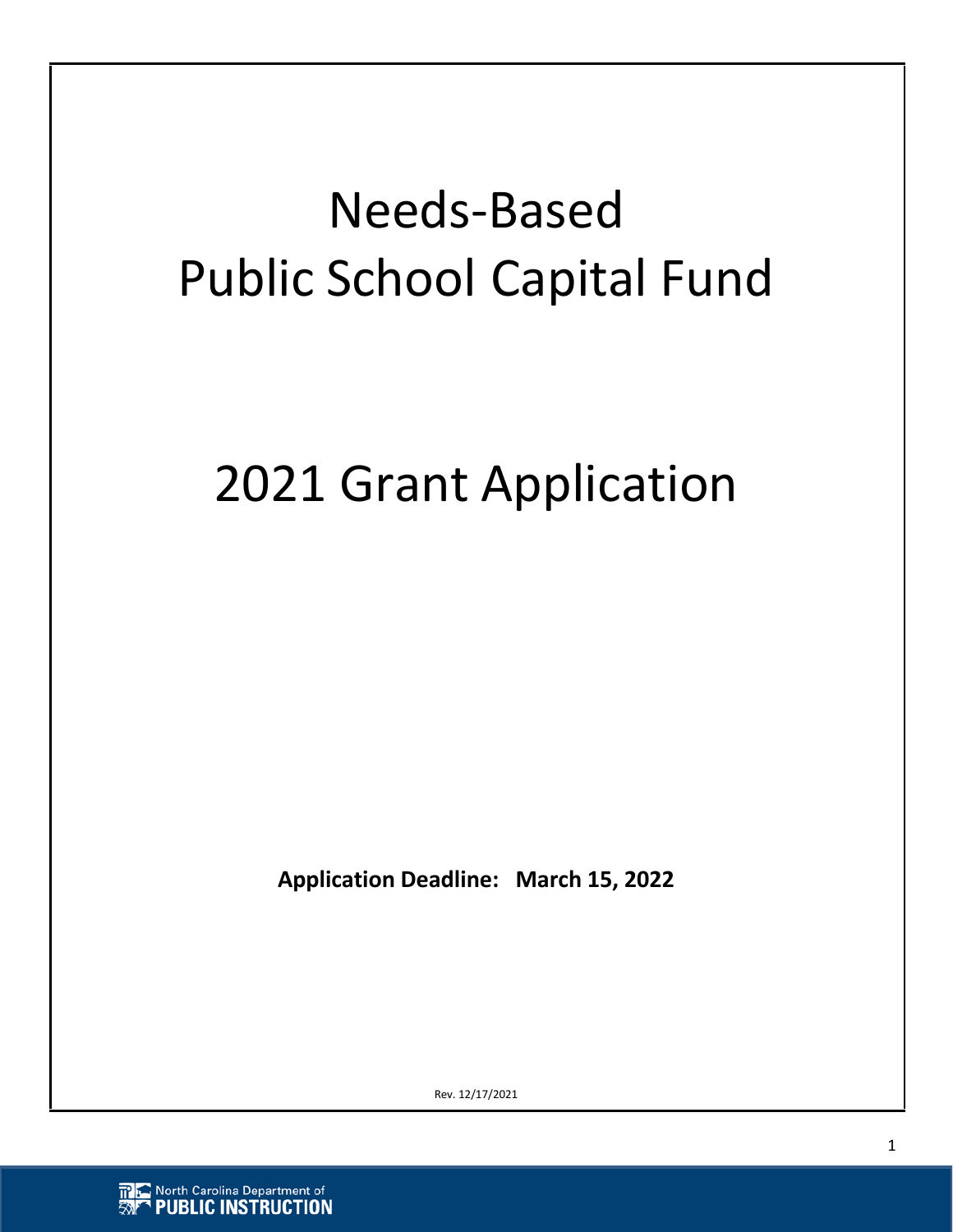**PROGRAM CRITERIA**  *PROGRAM CRITERIA* 

#### **BACKGROUND**

The Needs‐Based Public School Capital Fund was established to assist counties with their critical public school building capital needs. Grants from the NBPSCF are funded with revenue from the NC Education Lottery. Grant funds are available to eligible counties for construction of new school buildings and additions, repairs, and renovations of existing school facilities.

#### **APPLICATION TIMELINE**

- Guidance Issued December 17, 2021
- Application Deadline March 15, 2022
- Award Announcements  **April 12, 2022** (anticipated)

#### **ELIGIBILITY**

Counties with an adjusted market value of taxable real property of less than \$40 billion are eligible to apply for a grant under the NBPSCF program. The list of eligible counties is published by DPI annually prior to the NBPSCF application period. The list of eligible counties for FY2021‐22 is available here: https://www.dpi.nc.gov/districts‐schools/district‐operations/school‐planning/capital‐funding

Grant funds must be used only for construction of new school buildings and additions, repairs, and renovations. Grant funds cannot be used for real property acquisition or for capital improvements to administrative buildings.

#### **PROGRAM FUNDING**

Funding available for the NBPSCF grant awards totals \$395 million for FY2021‐22.

#### **MATCHING FUNDS**

Counties receiving a grant are required to provide local matching funds from county funds, other non‐state funds, or a combination of these sources, in accordance with G.S. 115C‐546.11. Local matching fund requirements range from 0% to 35% of the grant amount, and are published by DPI annually prior to the NBPSCF application period. The local match requirement applicable to the project is the published local match requirement in effect at the time of the grant award. Local matching requirements for FY2021‐22 grant applicants are available here: https://www.dpi.nc.gov/districts‐schools/district‐operations/school‐ planning/capital‐funding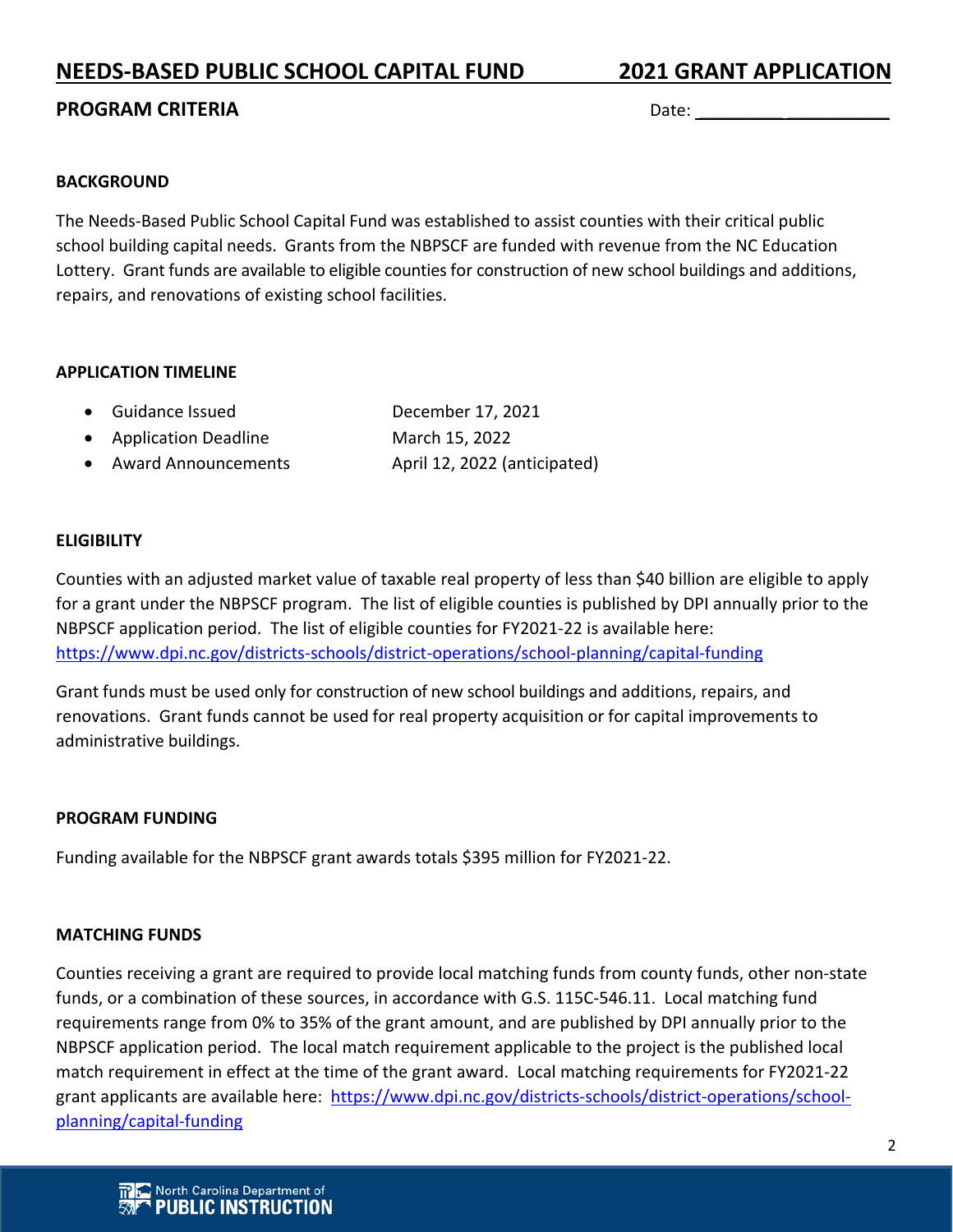#### **PROGRAM CRITERIA Date: Date: Date: Date: Date: Date: Date: Date: Date: Date: Date: Date: Date: Date: Date: Date: Date: Date: Date: Date: Date: Date: Date: Date: Date: Da**

#### **MAXIMUM AWARD**

Grant award maximums are as follows:

- Up to \$30 million for an Elementary School
- Up to \$40 million for a Middle School
- Up to \$50 million for a High School

Applications will be reviewed in the context of projected enrollment to evaluate the reasonableness of project size and scope.

#### **REPORTING**

Grant recipients are required to submit a report by April 1 of each year, with each grant funds distribution request, and upon completion of the project, detailing: the use of grant funds, progress on the project, and impact of the project on the county's school capital plan.

Grant funds will be disbursed in a series of payments based on the progress of the project. To receive a distribution, the grant recipient must submit a request for distribution, along with documentation of the expenditures for which the distribution is requested, and evidence that the matching requirement has been met. DPI will provide grant recipients with Reporting and Distribution Request forms following announcement of awards.

#### **AGREEMENT**

A county receiving Needs‐Based grant funds is required to enter into an agreement with the Department of Public Instruction detailing the use of grant funds, in accordance with G.S. 115C‐546.12. DPI will provide grant recipients with Agreement Forms following announcement of awards. Signed Agreements are due within 60 days of award announcement.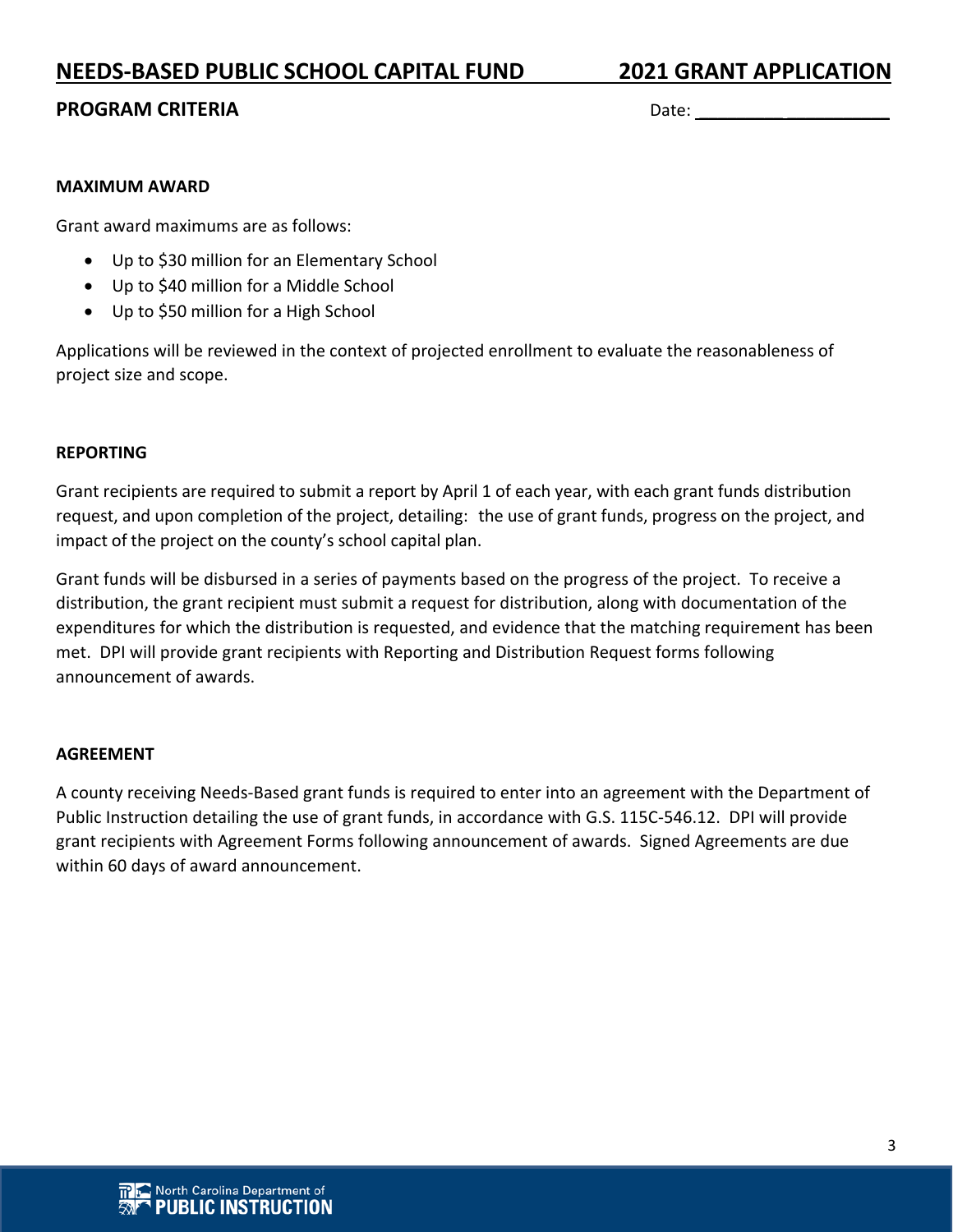#### **PROGRAM CRITERIA**  Date: \_\_\_\_\_\_\_\_\_ \_\_\_\_\_\_\_\_\_\_\_

#### **EVALUATION**

Applications are evaluated on critical needs, budget detail, and the following criteria per G.S. 115C‐546.10:

| Prioritization                        | Definition/Calculation/Data Source                                                                                                                                             |
|---------------------------------------|--------------------------------------------------------------------------------------------------------------------------------------------------------------------------------|
| Prior Recipient                       | Counties previously awarded grant funds from the NBPSCF that have not yet started<br>construction of the project may apply to increase the grant award. [SL 2021-180, 4.4.(b)] |
| Tier Designation                      | Counties designated as development tier one areas.                                                                                                                             |
| Ability to<br>Generate Tax<br>Revenue | Total revenue generated by a one-cent per \$100 valuation increase in the county<br>property tax rate.                                                                         |
|                                       | (NC State Treasurer, Analysis of Debt of North Carolina Counties 6-30-2020)                                                                                                    |
| Ratio of Debt to<br>Tax Revenue       | Debt: Sum of County Debt from [General Obligation Bonds, Installment Purchase<br>Debt, Special Obligation Bonds, QZABs and QSCBs, Certificates of Participation]               |
|                                       | (NC State Treasurer, Analysis of Debt of North Carolina Counties 6-30-2020)                                                                                                    |
|                                       | Revenue: Sum of County Revenues from Property Taxes, Other Taxes, and Sales Tax,<br>FY 2019-20                                                                                 |
|                                       | (NC Department of Revenue, Statistical Abstract of North Carolina Taxes 2020)                                                                                                  |
| Critical Deficiency                   | The extent to which a project will address critical deficiencies in adequately serving<br>the current and future student population.                                           |
| Facility<br>Construction              | Projects with new construction or complete renovation of existing facilities.                                                                                                  |
| Facility<br>Replacement               | Projects that will consolidate two or more schools into one new facility.                                                                                                      |
| <b>Applicant Status</b>               | Counties that have not received a grant in the previous three years.                                                                                                           |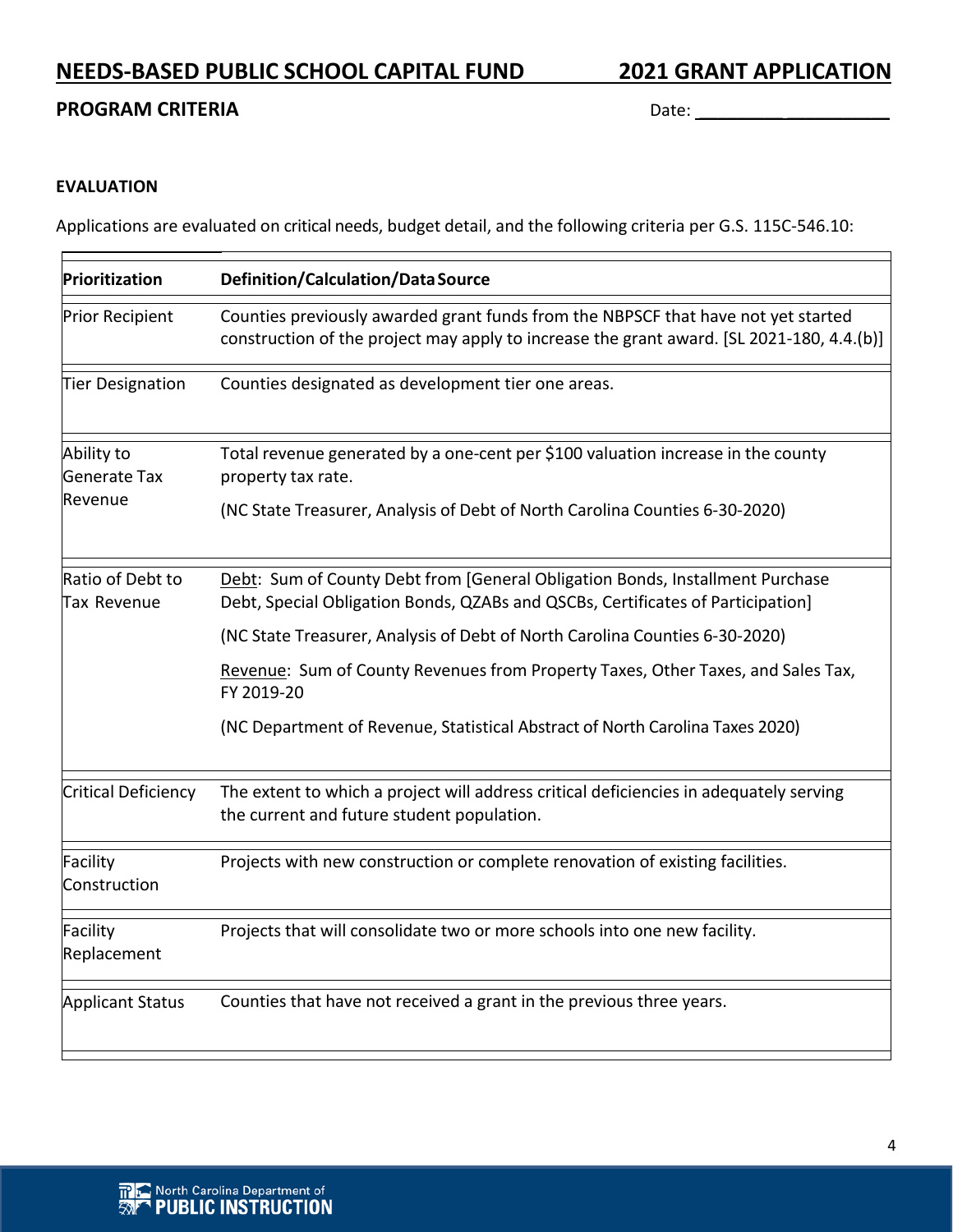#### **CONTACT INFORMATION** Date: \_\_\_\_\_\_\_\_\_ \_\_\_\_\_\_\_\_\_\_\_

#### SUBMIT ONE APPLICATION PER SCHOOL CAMPUS – A PROJECT MAY INCLUDE MULTIPLE BUILDINGS

| Phone: National Contract of the Contract of the Contract of the Contract of the Contract of the Contract of the Contract of the Contract of the Contract of the Contract of the Contract of the Contract of the Contract of th |
|--------------------------------------------------------------------------------------------------------------------------------------------------------------------------------------------------------------------------------|
|                                                                                                                                                                                                                                |
|                                                                                                                                                                                                                                |
|                                                                                                                                                                                                                                |
|                                                                                                                                                                                                                                |
|                                                                                                                                                                                                                                |
|                                                                                                                                                                                                                                |
| Phone: National Communication of the Communication of the Communication of the Communication of the Communication of the Communication of the Communication of the Communication of the Communication of the Communication of  |
|                                                                                                                                                                                                                                |

#### **APPLICATION SUBMITTAL**

Submit completed applications and supporting materials by Tuesday, March 15, 2022 via email to:

Nathan Maune | School Planning Section Chief | 984-236-2919 | nathan.maune@dpi.nc.gov

#### **SUBMITTAL CHECKLIST – SUBMIT ALL FILES IN PDF FORMAT**

- Contact Information
- Application Form
- Project Narrative
- Budget Estimate
- Additional Documentation (as appropriate)
- Signed Assurance Page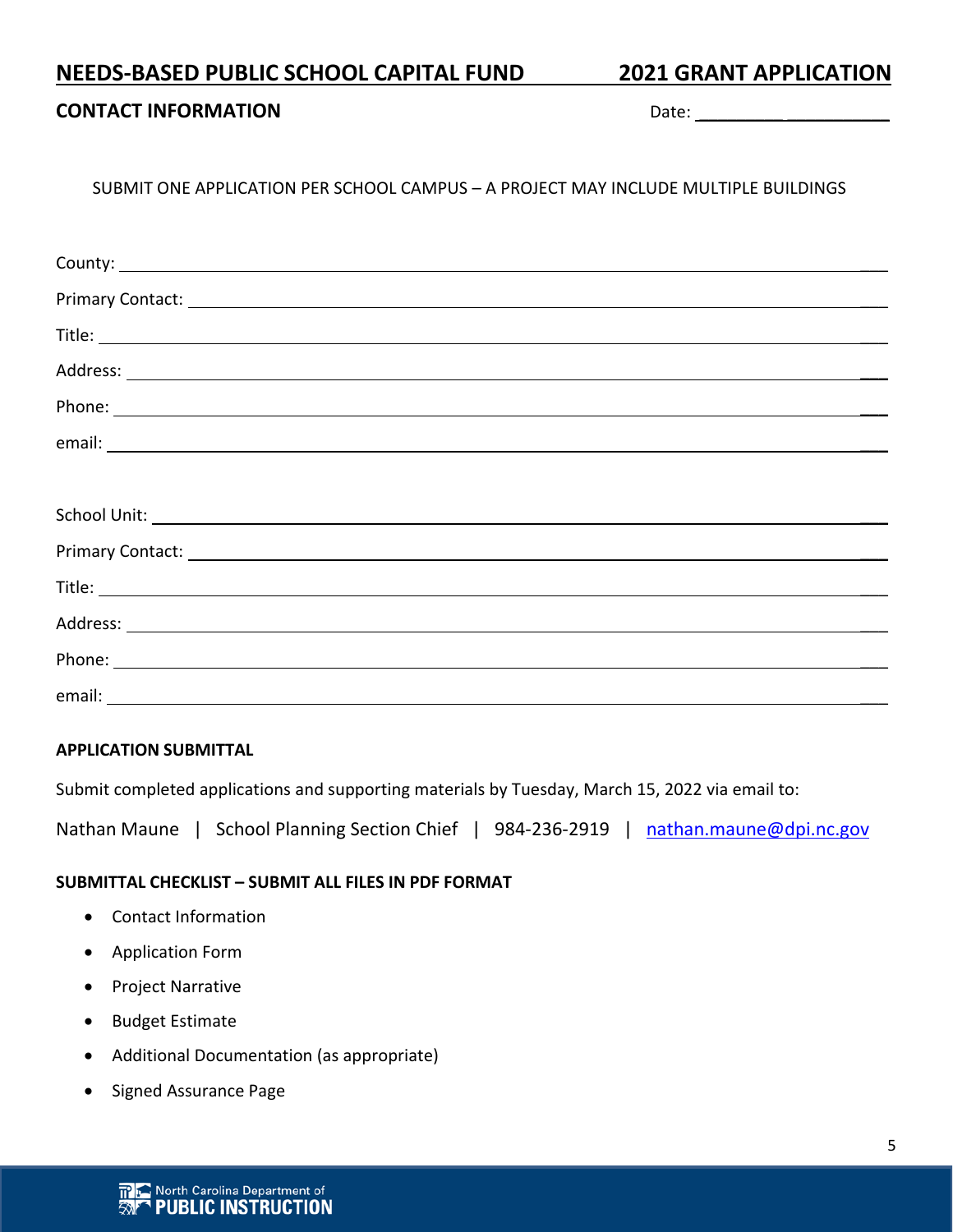# NEEDS-BASED PUBLIC SCHOOL CAPITAL FUND

**2021 GRANT APPLICATION** 

#### **PROJECT INFORMATION**

Date:

Project Title:

Location:

Type of Facility:

Short Description of Proposed School Construction Project:

Describe the critical need this project addresses and the impact on student outcomes:

(please attach additional information as necessary)

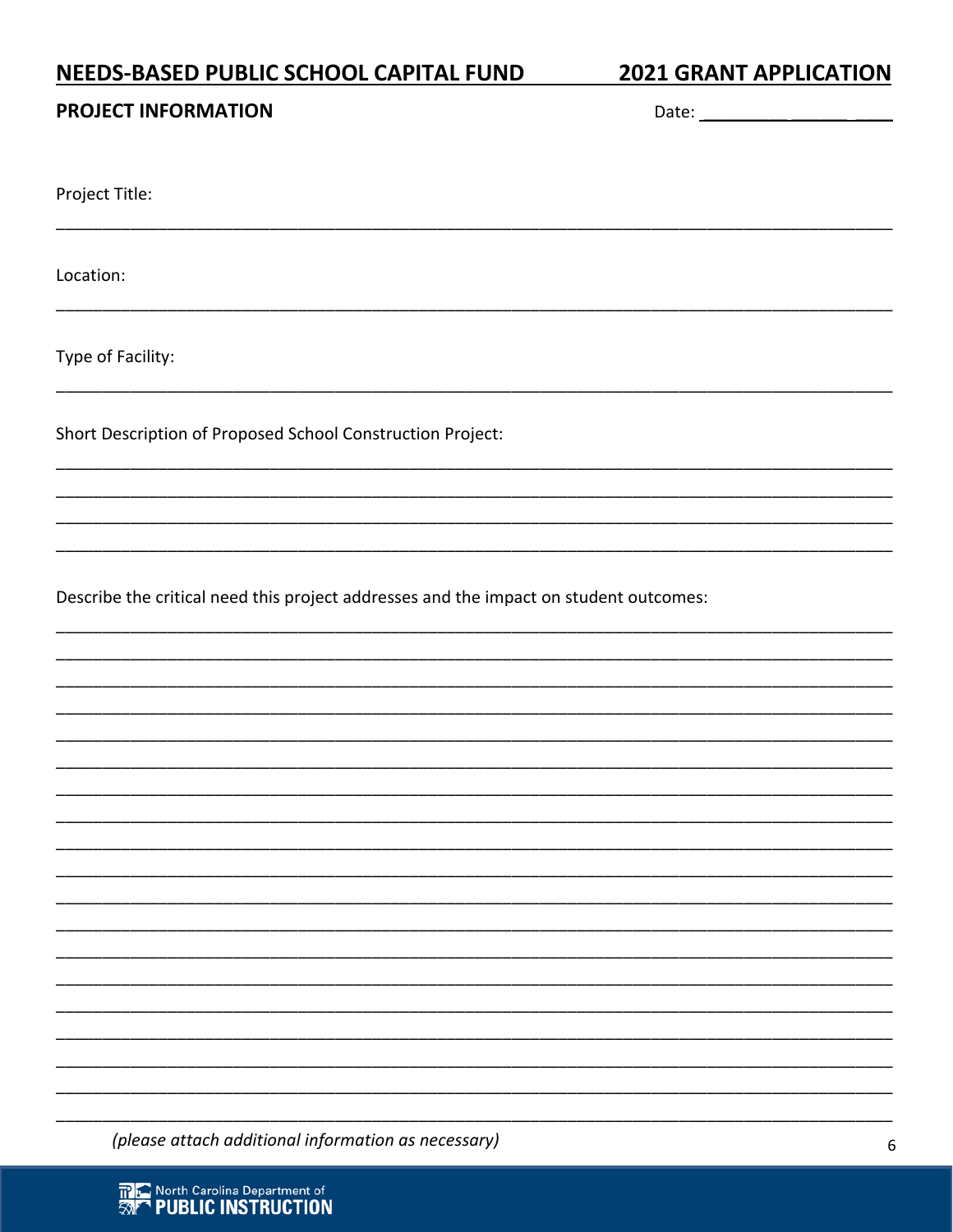# NEEDS-BASED PUBLIC SCHOOL CAPITAL FUND

**2021 GRANT APPLICATION** 

| <b>PROJECT INFORMATION</b>                                                           |                         |
|--------------------------------------------------------------------------------------|-------------------------|
| Has this project received a previous NBPSCF grant?                                   | <b>YES</b><br><b>NO</b> |
| Was this project identified in the 5-year plan in the 2020-21 Facility Needs Survey? | <b>YES</b><br><b>NO</b> |
| If not, provide explanation and attach equivalent information:                       |                         |
|                                                                                      |                         |
| Will this project replace any existing facilities?                                   | <b>YES</b><br><b>NO</b> |
|                                                                                      |                         |
| Has Advanced Planning been done for this project?                                    | NΟ                      |
| Have Construction Documents been completed for this project?                         | <b>YES</b><br><b>NO</b> |
|                                                                                      |                         |
|                                                                                      |                         |
|                                                                                      |                         |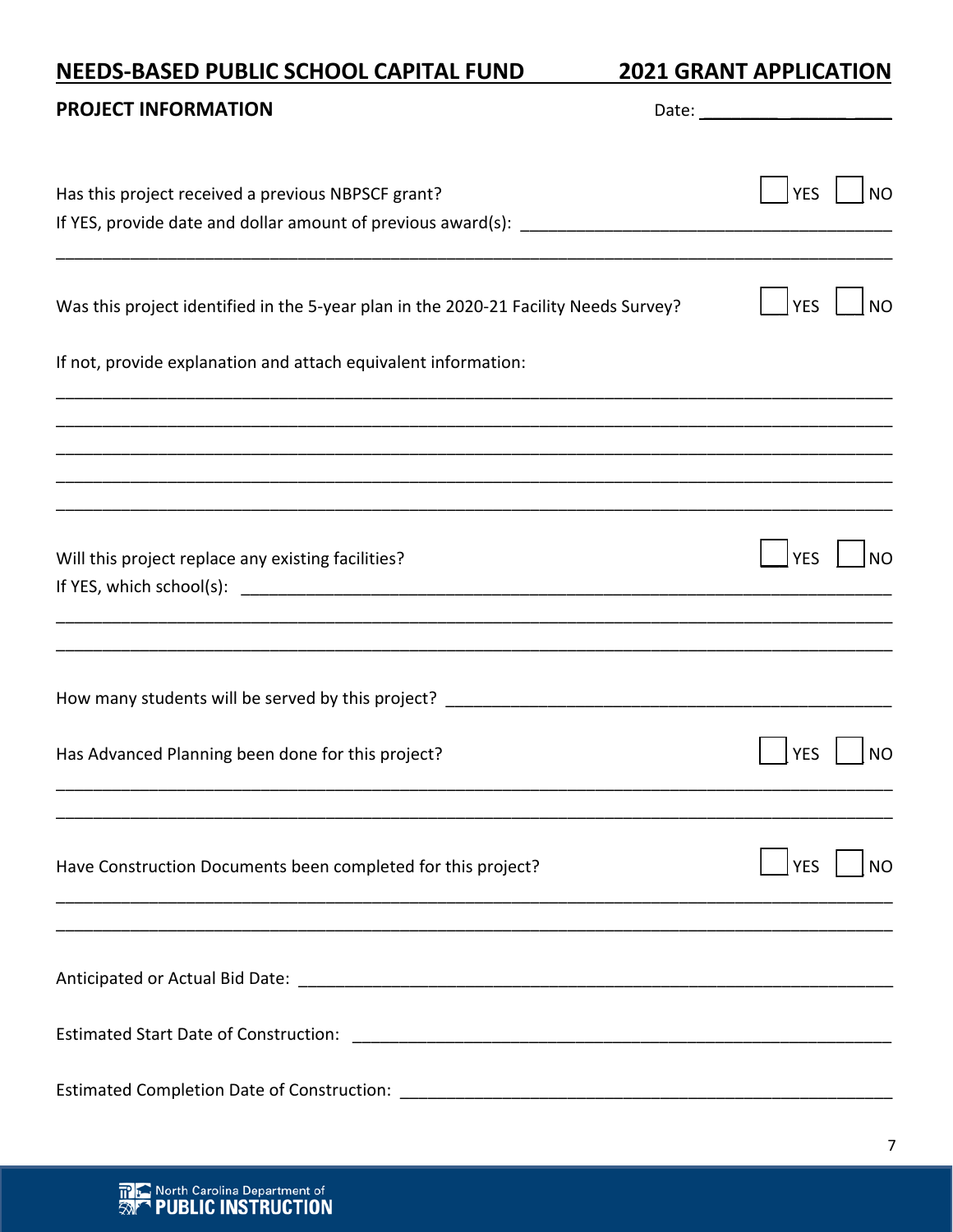#### **PROJECT BUDGET**  Date: \_\_\_\_\_\_\_\_\_ \_\_\_\_ \_ \_ \_\_

| <b>Estimated Project Costs</b> | Local (non-State) | <b>NBPSCF Grant Funds</b> | <b>Total</b>  |
|--------------------------------|-------------------|---------------------------|---------------|
| <b>Planning</b>                | $\frac{1}{2}$     | $\zeta$                   |               |
| <b>Construction</b>            | $\frac{1}{2}$     | $\sharp$ $\qquad$         | $\sim$ $\sim$ |
| Other Costs*                   |                   |                           |               |
| <b>Total</b>                   |                   |                           |               |

 \*Project costs normally categorized as 'owner's direct costs' on a construction project – may include items such as site surveys, materials testing, site utilities, geotechnical reports, etc. Land acquisition costs are not eligible.

#### **Source(s) of required Local Matching Funds:**

\_\_\_\_\_\_\_\_\_\_\_\_\_\_\_\_\_\_\_\_\_\_\_\_\_\_\_\_\_\_\_\_\_\_\_\_\_\_\_\_\_\_\_\_\_\_\_\_\_\_\_\_\_\_\_\_\_\_\_\_\_\_\_\_\_\_\_\_\_\_\_\_\_\_\_\_\_\_\_\_\_\_\_\_\_\_\_\_\_\_ \_\_\_\_\_\_\_\_\_\_\_\_\_\_\_\_\_\_\_\_\_\_\_\_\_\_\_\_\_\_\_\_\_\_\_\_\_\_\_\_\_\_\_\_\_\_\_\_\_\_\_\_\_\_\_\_\_\_\_\_\_\_\_\_\_\_\_\_\_\_\_\_\_\_\_\_\_\_\_\_\_\_\_\_\_\_\_\_\_\_ \_\_\_\_\_\_\_\_\_\_\_\_\_\_\_\_\_\_\_\_\_\_\_\_\_\_\_\_\_\_\_\_\_\_\_\_\_\_\_\_\_\_\_\_\_\_\_\_\_\_\_\_\_\_\_\_\_\_\_\_\_\_\_\_\_\_\_\_\_\_\_\_\_\_\_\_\_\_\_\_\_\_\_\_\_\_\_\_\_\_ Have any of the Local Matching Funds been expended at the time of application? **In the Local Matching Funds** been expended at the time of application? If YES, provide amount expended: \_\_\_\_\_\_\_\_\_\_\_\_\_\_\_\_\_\_\_\_\_\_\_\_\_\_\_\_\_\_\_\_\_\_\_\_\_\_\_\_\_\_\_\_\_\_\_\_\_\_\_\_\_\_\_\_\_\_\_\_\_ If YES, provide description of work: \_\_\_\_\_\_\_\_\_\_\_\_\_\_\_\_\_\_\_\_\_\_\_\_\_\_\_\_\_\_\_\_\_\_\_\_\_\_\_\_\_\_\_\_\_\_\_\_\_\_\_\_\_\_\_\_\_\_\_\_

#### **Estimated Project Expenditures by Fiscal Year** (show estimated period over which funds will be spent by Fiscal Year)

| <b>Total</b><br><b>Expenditures</b>        | 2021-22<br>or earlier | 2022-23 | 2023-24 | 2024-25<br>or later | <b>Total</b> |
|--------------------------------------------|-----------------------|---------|---------|---------------------|--------------|
| Local Match<br>(Non-State<br>Funds)        |                       |         | \$      |                     |              |
| Requested<br><b>NBPSCF</b><br>Grant Funds* | Ś                     | Ç       | \$      |                     |              |
|                                            |                       |         |         |                     |              |

**\***Total requested grant funding cannot exceed maximum allowed under G.S. 115C‐546.11(c) .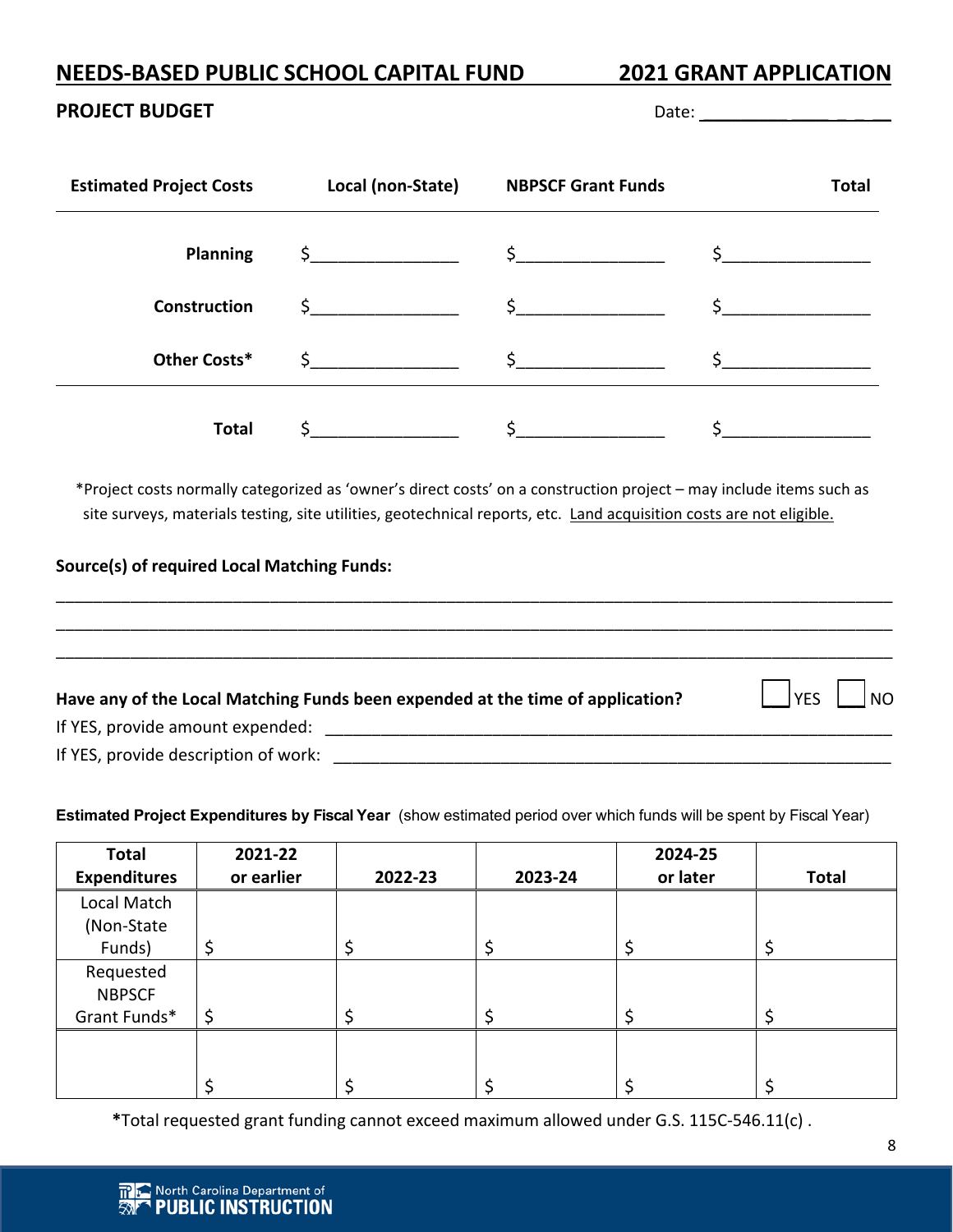#### **ADDITIONAL DOCUMENTATION** Date: \_\_\_\_\_\_\_\_\_ \_\_\_\_ \_ \_ \_\_

Any project funded with a grant from the Needs‐Based Public School Capital Fund must follow the same review process as any other LEA capital project.

- A registered Architect and/or registered Engineer shall prepare the drawings and specifications in accordance with G.S. 133‐1 through 133‐4.1, as applicable.
- School Planning design review is required. Design documents must be submitted at appropriate intervals during design – SD, DD, and CD. Neither the LEA nor the County shall invest any funds in construction of the project until the review process is completed.
- Transmittal of drawings and specifications to School Planning must include the form at: https://www.dpi.nc.gov/media/581/download
- Design of the project should be in compliance with DPI School Planning Guidelines: https://www.dpi.nc.gov/districts‐schools/district‐operations/school‐planning
- DPI Facility Design Guidelines can be found at: https://www.dpi.nc.gov/media/569/download
- DPI School Science Facility Requirements can be found at: https://www.dpi.nc.gov/media/570/download https://www.dpi.nc.gov/media/571/download
- For projects involving the closing of an existing school, the LEA must follow these procedures: https://www.dpi.nc.gov/media/13311/download
- For projects involving the demolition of an existing school building, the LEA must follow the closing procedure noted above and must submit a Feasibility and Cost Analysis: https://www.dpi.nc.gov/media/544/download